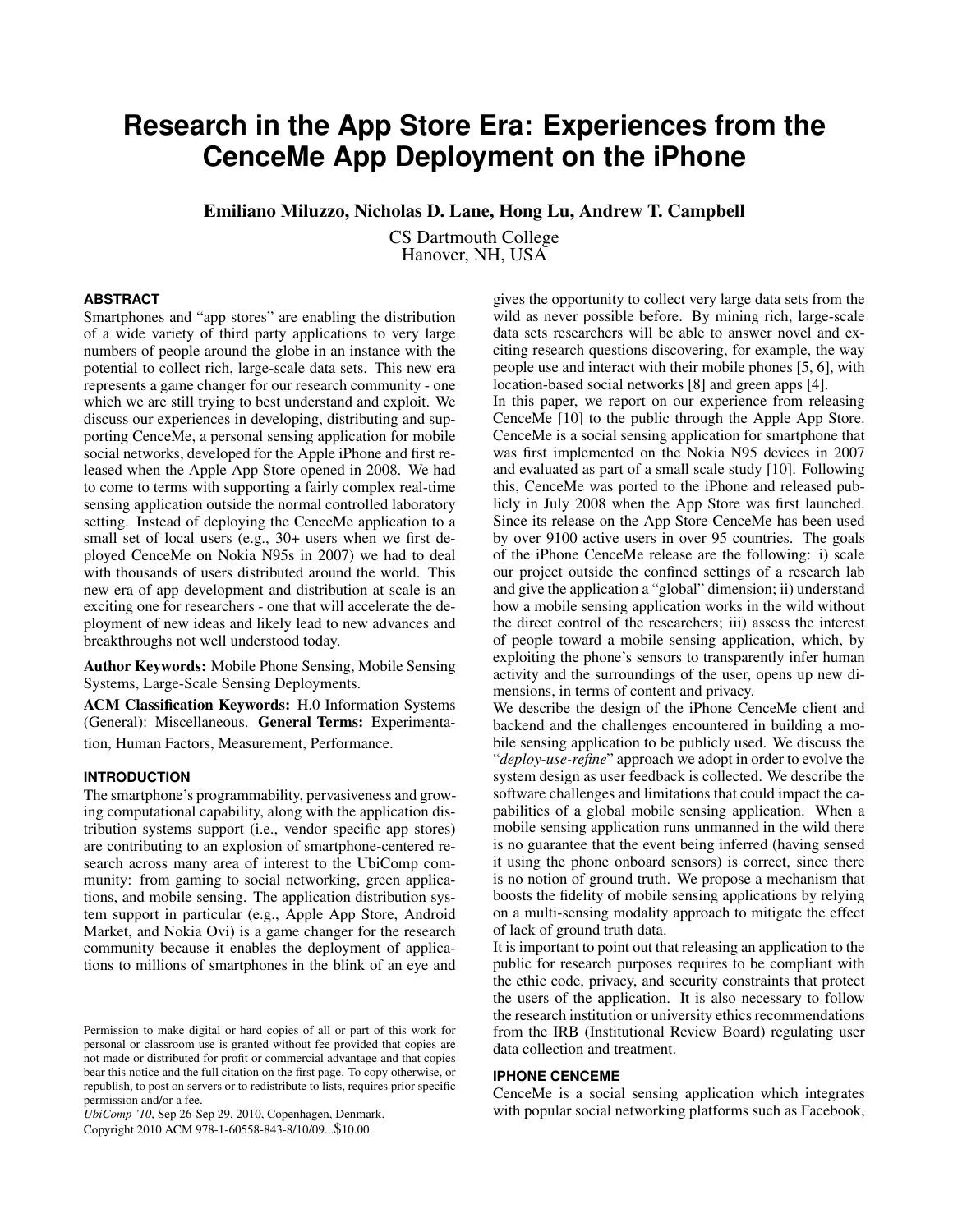MySpace, and Twitter to augment a person's context status by using the phone's onboard sensors [\[10\]](#page-3-4). By running machine learning algorithms on the mobile phone itself over the sensor data collected by the phone's accelerometer, microphone, bluetooth/wifi/GPS, and camera and fusion techniques on backend machines, CenceMe infers a person's activity (e.g., sitting, walking, running) and social context (e.g., dancing, with friends, at a restaurant, listening to music) in an automated way. This information is shared within the person's social circle automatically giving the user the ability to customize their privacy settings to regulate what and where to publish the sensing-based presence. In what follows, we describe the architecture of the iPhone CenceMe client (in order to meet usability, classifiers resiliency, and preserve the phone user experience in terms of battery life for example) and backend (designed to be robust against failures, bursty user access, etc).

#### **Client**

The iPhone CenceMe client is implemented using a combination of Objective-C and legacy ANSI C code. Objective-C is mainly used for the user interface implementation, to access the low level sensors, the internal sqlite database, and to respect the model-view-controller principle of iPhone OS. C is adopted to implement the activity recognition classifier (which relies on a decision tree algorithm), and for the audio classifier (that determines the surrounding audio level noise, quiet - or if a person is in a conversation). The audio classifier is a support vector machine (SVM) technique using the LIBSVM C library [\[3\]](#page-3-5).

The client is responsible for: i) operating the person's presence inference over the sensor data by locally running the inference algorithms; ii) communicating the inference labels to the backend; iii) displaying the user's and their buddies sensing presence (activity, social context, location), the privacy configurations, and various other interface views that allow, for example, a user to post short messages on their preferred social network account. The classifiers are trained offline in a supervised manner, i.e., taking large collections of labeled data for both the audio and accelerometer modalities and using that data to train the classification models which are later deployed on the phone. Although earlier versions of the iPhone OS did not support multitasking (i.e., the capability to run applications in the background) the CenceMe client is designed to properly duty-cycle the sensing, inference routines, and communication rendezvous with the backend to limit the battery drain of the phone when the application is active. Reducing the battery drain is critical to avoid rapid battery discharges when the application is used, a condition that would negatively impact the phone user experience.

## **Cloud**

The iPhone CenceMe backend, which is implemented on the Amazon Web Service cloud infrastructure [\[1\]](#page-3-6), is comprised by a series of different virtual machine images. Each machine is an Amazon EC2 virtual machine instance running Linux which provides a series of PHP and Python based REST web service allowing multiple machines to be composed together. Each image performs a different role in the backend infrastructure and has been designed to be initialized and composed together to offer different operating



<span id="page-1-0"></span>Figure 1. The "*deploy-use-refine*" model adopted in CenceMe.

points of cost and performance. This allows us to temporarily initialize different numbers of machines of different types depending on the existing or expected user workload. It also allows us to manage the cost of running the CenceMe service so that we can provision additional machines (which incur additional costs) only when user demand requires it (for example, when a new model of the Apple iPhone is released and temporarily many users try out our application, which causes us to reconfigure our system).

The server side system is responsible for: i) storing user sensor presence information and allowing other CenceMe clients restricted access to this data; ii) publishing this sensor presence information to third party social network such as Twitter and Facebook; iii) maintaining the CenceMe social network friend link structure; iv) performing routine user registration and account maintenance tasks; and v) the collection of statistics about user behavior both on the client and backend side of the system.

#### **LESSONS LEARNT**

In this section, we discuss the experience we gained by deploying CenceMe on the App Store and having it used by thousand of users worldwide. Throughout the development and the evolution stages of iPhone CenceMe we applied a "*deploy-use-refine*" model (see Figure [1\)](#page-1-0). According to this strategy, after initial tests in the lab, the application is deployed on the App Store. Following this phase, users start downloading and using the application. Their feedback and user experience over time, submitted to us via a dedicated customer support email channel or the CenceMe discussion board [\[2\]](#page-3-7), trigger the application fixing and refinement process, in order to meet users satisfaction and improve the application usability. In what follows, the lessons learnt from the iPhone CenceMe deployment are reported.

Information Disclosure. When leveraging an application distribution system such as the App Store to collect data to be used for research purposes, it is very important that the user downloading the application is fully informed about the nature of the application and the data being collected, as well as how the data is going to be handled. Full disclosure of such information is often required by universities IRB and disclaimers should be made clear in the application terms of service. Given the sensitive nature of the iPhone CenceMe data, i.e., inference labels from sensor data, our university IRB makes us add a different consent form following the terms of service page which explicitly mentions the purpose of the application and describes the nature of the data collected along with the use we are making of the data.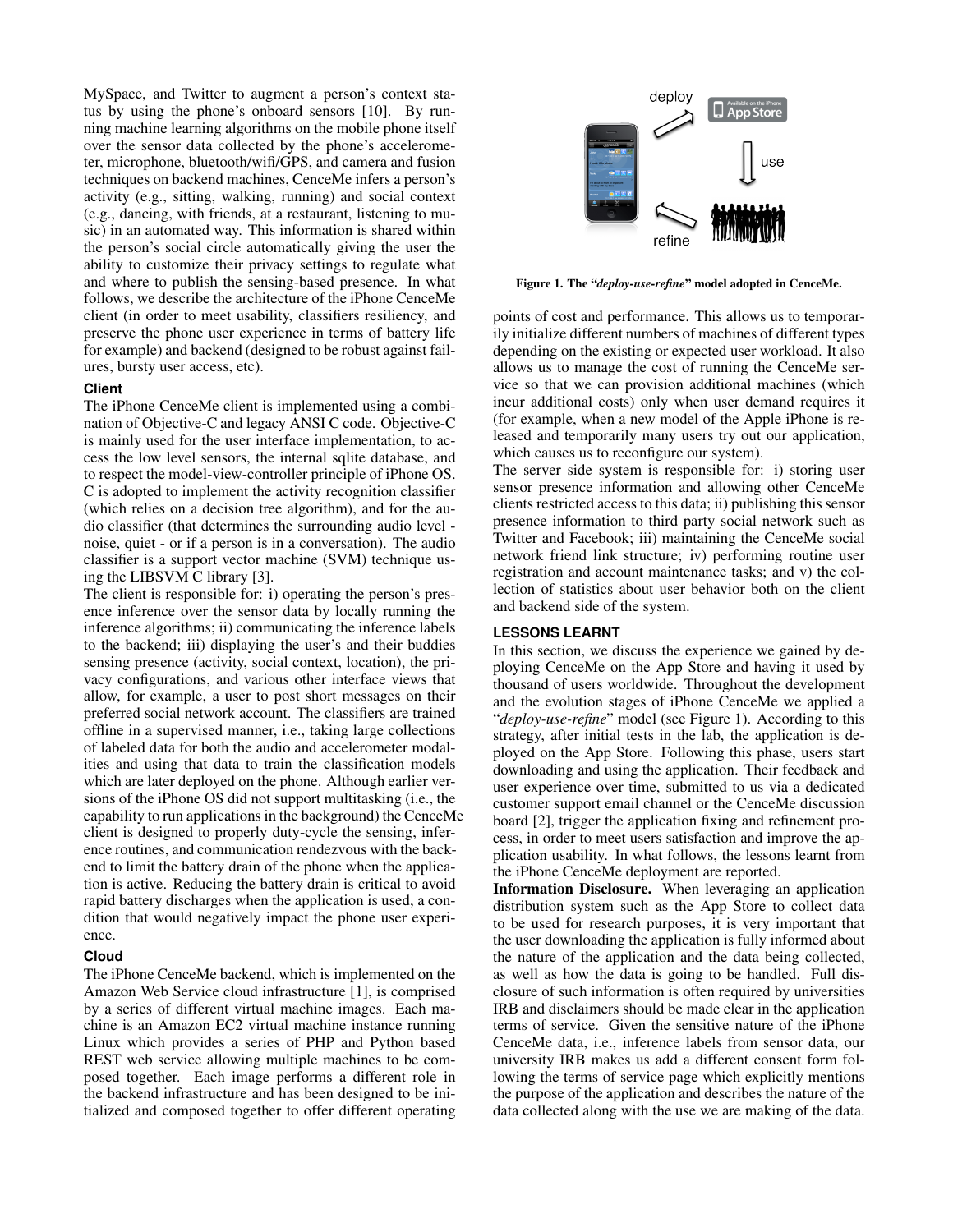According to IRB, this extra step is needed because people do not often read terms of service notes carefully, so a second dedicated disclosure form is required. Of course, by requiring a consent form through the involvement of IRB as often needed when carrying out research involving human subjects, the cycle of an application deployment becomes much longer. The IRB might take months to approve a certain research project, and even so several iterative steps may be needed in order to meet the IRB requirements. This implies long cycles before an application can be released. This extra time should be taken into consideration by researchers that want to carry out research at large scale through application distribution systems. The second implication of adding an explicit consent form in the application is that users might opt out from using the application (as we verified with some of the iPhone CenceMe users). This is because people are not yet used to downloading research applications from a commercial platform such as the App Store and they do not often understand the purpose of the research. As a consequence, the pool of users participating in the research might grow slowly.

Monetary and Time Costs. Moving research outside the lab for large scale deployments through the App Store has also monetary and time related costs. Bursty incoming user data, along with the necessity to rely on robust and reliable backend servers, most likely demand the support of cloud computing services [\[1\]](#page-3-6). In this way the researchers maintenance job is greatly alleviated since existing cloud services guarantee reliability and the ability to rapidly scale to more resources if needed. The flip side is that researchers have to be ready to sustain the subscription cost.

It is also to be taken into account the time overhead needed to adapt the application to new phone OS releases (which often carry API changes) in order to make the application able to transition through different versions of the software seamlessly. Without this support, users would not be guaranteed a smooth usage of the application which could potentially be dropped with severe impacts on the research outcome. Users might also ask questions and need to be guided through the use of the application. Researchers need to be ready to devote some of their time to customer service support. A prompt response from an application developer gives strong feelings about the solidity of the application and the people supporting it.

Software Robustness. Software robustness and clean user interface (UI) design may be a foregone conclusion. However, the effects of poor software design (which implies little robustness of the application) and poor UI layouts should not be underestimated. People downloading an application from any distribution system expect the software to be robust, simple to use, with easy-to-navigate UI. If any of these requirements are not met, users might loose confidence in the application and not use it anymore. As researchers, we might not have the UI design skills often required to make an application attractive. It is then important to collect feedback from domain experts that can guide the researcher to a proper design of the UI. We learnt about this issue after a couple of iterations of the iPhone CenceMe client. We modified the UI design and the different navigation views by taking into account users feedback and our own experience in using the app.

By dealing with software that needs to run on mobile phones, researchers have to pay great attention to the impact the application might have on the phone performance itself. Phone manufactures often guarantee that the user experience with the phone is not degraded when third party apps are running. Hence, resources are reclaimed, namely RAM and CPU, when the phone OS assesses that there is a need for it. Researchers have to make sure that the application does not take too many CPU cycles and/or occupy too much RAM, otherwise the application might be shut down unexpectedly. This is a particularly important aspect to be considered for applications designed to run in the background. Researchers that want to deploy applications at large scale have to be ready to write code at near-production level, in order to maximize the application usability and robustness.

Although testing the application in the lab might not let you discover all the possible glitches in the code, extensive testing phases are required before submitting an application to the distribution system. This is important in order to minimize the likelihood that users will encounter problems with an application and to reduce the chances that an application is rejected during the screening process; for example in the case of the Apple App Store. It should be noted that Android Market does not screen applications making it more attractive in the case of some applications. One of the CenceMe releases did not pass the screening phase because of a debugging flag was mistakenly left in the code causing the application to crash. As a result of this silly mistake the application was pushed to the back of the application screening process queue by Apple delaying the new release of CenceMe by several weeks.

Hardware Incompatibilities. New phone models or the evolution of existing models could present hardware differences that could impact the application performance. We experienced this issue during the iPhone 2G to 3G generation transition phase, where the former mounts a different microphone than the latter. We started noticing a performance drop of the audio classifier when the same application was running on a 3G phone. The drop was caused by the fact the audio classifier for conversation detection was trained using audio samples mainly recorded with iPhones 2G. Since the frequency response of the iPhone 3G microphone is different from the 2G model, the classifier trained with 2G audio was not able to infer accurately 3G audio. For a large scale application developer it is then important to realize these differences in time to limit misbehaviors when people replace their devices.

User Incentives. In order for users to use a research application they have to have an incentive and enjoy it when the application is active on their phone. If there is no or little return to them, the application might be used rarely with scarce benefit to the research outcome. In order to engage users we include a feature in the iPhone CenceMe client named *IconMe*. IconMe allows a user to select an icon that better represents their status, mood, and surroundings and associate a 140 character message to it. Such a message is shared with the CenceMe friends and posted on the personal Facebook, MySpace, and Twitter account according to the user's preferences. We found this microblogging service an